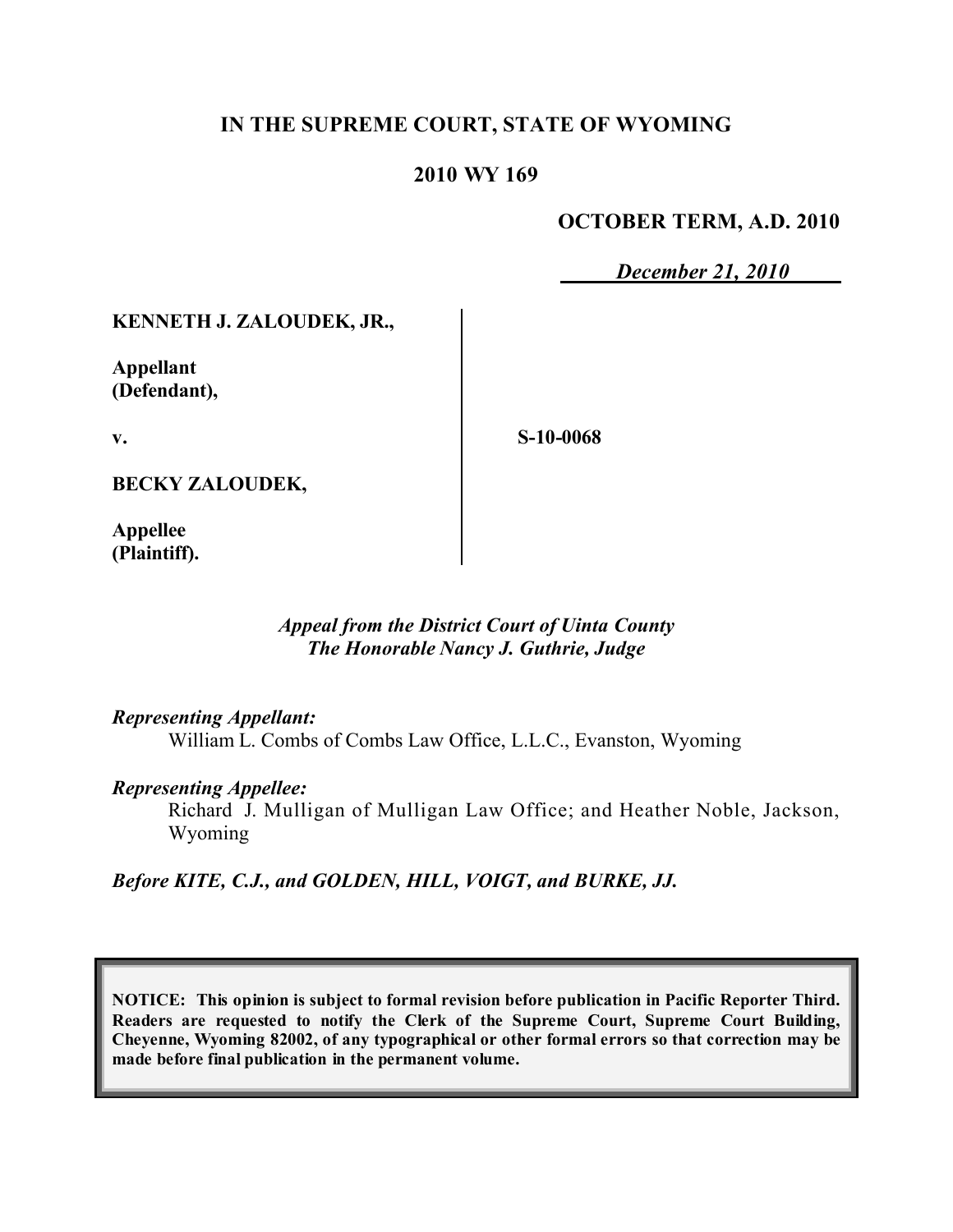# **GOLDEN**, Justice.

[¶1] Kenneth Zaloudek (Husband) and Becky Zaloudek (Wife) divorced in 2008. As part of the divorce decree, Husband was ordered to pay a certain dollar sum to Wife to equalize assets. Husband did not make a material payment until more than a year after the divorce decree was entered. Husband herein appeals the district court's order requiring him to pay interest on the amount he owed from the date of the rendition of the divorce decree. We affirm.

[¶2] Husband also appeals an award of attorney fees to Wife. Finding the issue of attorney fees to not be finally adjudicated, we dismiss this issue.

## **ISSUES**

[¶3] Husband presents two issues for our review:

1: Did the Order on Hearing Held January 4, 2010, add improper interest to awards to Appellee from Appellant's IRA accounts that were not yet due during the period in which those accounts were frozen and in the control of the Court by Appellee's Writ of Garnishment, and improperly require an immediate lump sum cash payment of the total amount?

2: Did the lower Court abuse its discretion by improperly allowing attorney fees and costs to Appellee for claimed enforcement efforts that served to delay resolution of Decree compliance issues?

# **FACTS**

[¶4] The parties divorced in 2008. The divorce decree was entered on November 5, 2008. Among other things, the divorce decree required Husband to pay Wife \$782,659.17 in order to equalize retirement assets. The district court also ordered Husband to pay Wife \$37,635.37 to equalize the personal property division. Husband appealed the decree. Husband sought a stay pending appeal. The district court required Husband to post a \$900,000 supersedeas bond as a condition of granting a stay. Husband did not post the bond, and the district court consequently denied a stay.

[¶5] The day after Husband's motion for a stay pending appeal was denied, Wife began efforts to collect the money owed by Husband. Writs of garnishment were directed to Husband's bank accounts, including his IRA account and other accounts he held with Smith Barney. Husband filed a motion objecting to the writs. Wife continued her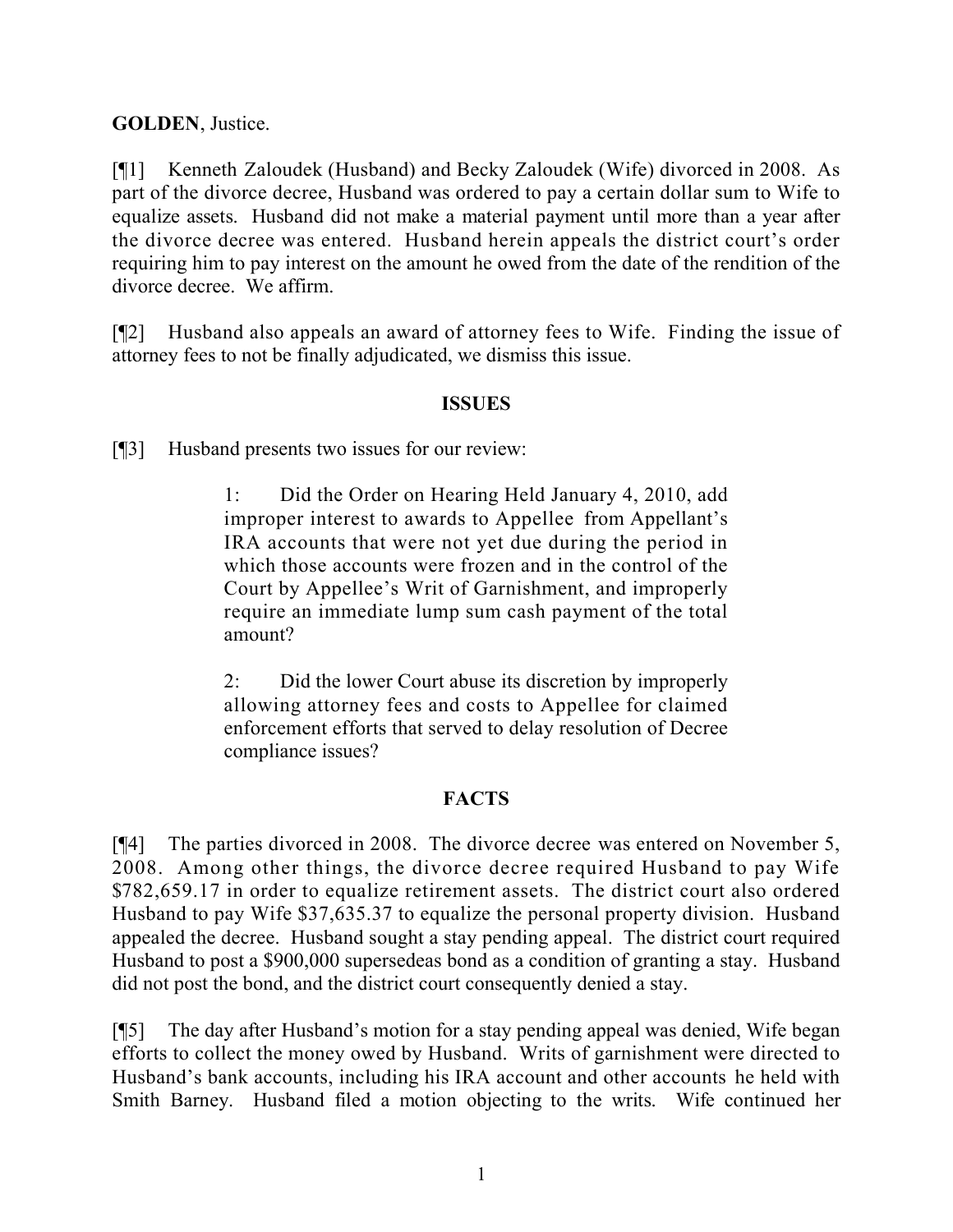collection efforts with a motion to show cause why Husband should not be held in contempt of court for failing to pay the cash amounts ordered in the divorce decree. Husband responded with his own motion to show cause against Wife for Wife's alleged violations of the divorce decree. In August 2009, the district court decided the motions. It declined to hold either party in contempt. The district court gave Husband until November 17, 2009, to comply with prior orders.

[¶6] On November 12, 2009, this Court issued its opinion affirming the divorce decree. *Zaloudek v. Zaloudek*, 2009 WY 140, 220 P.3d 498 (Wyo. 2009). Husband, instead of complying with the mandates of the divorce decree, on November 17 filed a "Motion to Clarify Decree" and a "Motion to Extend Deadline for Compliance with Decree." Wife opposed both motions. Wife filed her own motion to recover her attorney fees and costs associated with recovery efforts. After a hearing, the district court denied Husband's motions. The district court order, entered January 26, 2010, ruled that, pursuant to Wyo. Stat. Ann. § 1-16-102 (LexisNexis 2009), Husband was required to pay 10% interest on the amounts owed, dating back to the date of the entry of the original divorce decree.<sup>1</sup> The district court calculated the amount owed by Husband to be \$871,387.75, with interest continuing to accrue at the amount of \$221.05 per day. The district court ordered Husband to pay the amount owed within five days of the order. In the same order, the district court further ordered that Husband should pay reasonable attorney fees and costs and ordered Wife's attorney to file an affidavit of such for its consideration at a future hearing. It is from this order that Husband appeals.

## **DISCUSSION**

## *Calculation of Amount of Interest Due*

[¶7] As applies to this issue, the order appealed from decided post-judgment motions filed by a judgment creditor and a judgment debtor. Post-judgment enforcement and execution proceedings are addressed to the sound discretion of the trial court and are

<sup>&</sup>lt;sup>1</sup> Section 1-16-102, entitled "Interest on judgments," states:

<sup>(</sup>a) Except as provided in subsections (b) and (c) of this section, all decrees and judgments for the payment of money shall bear interest at ten percent (10%) per year from the date of rendition until paid.

<sup>(</sup>b) If the decree or judgment is founded on a contract and all parties to the contract agreed to interest at a certain rate, the rate of interest on the decree or judgment shall correspond to the terms of the contract.

<sup>(</sup>c) A periodic payment or installment for child support or maintenance which is unpaid on the date due and which on or after July 1, 1990, becomes a judgment by operation of law pursuant to W.S. 14-2-204 shall not bear interest.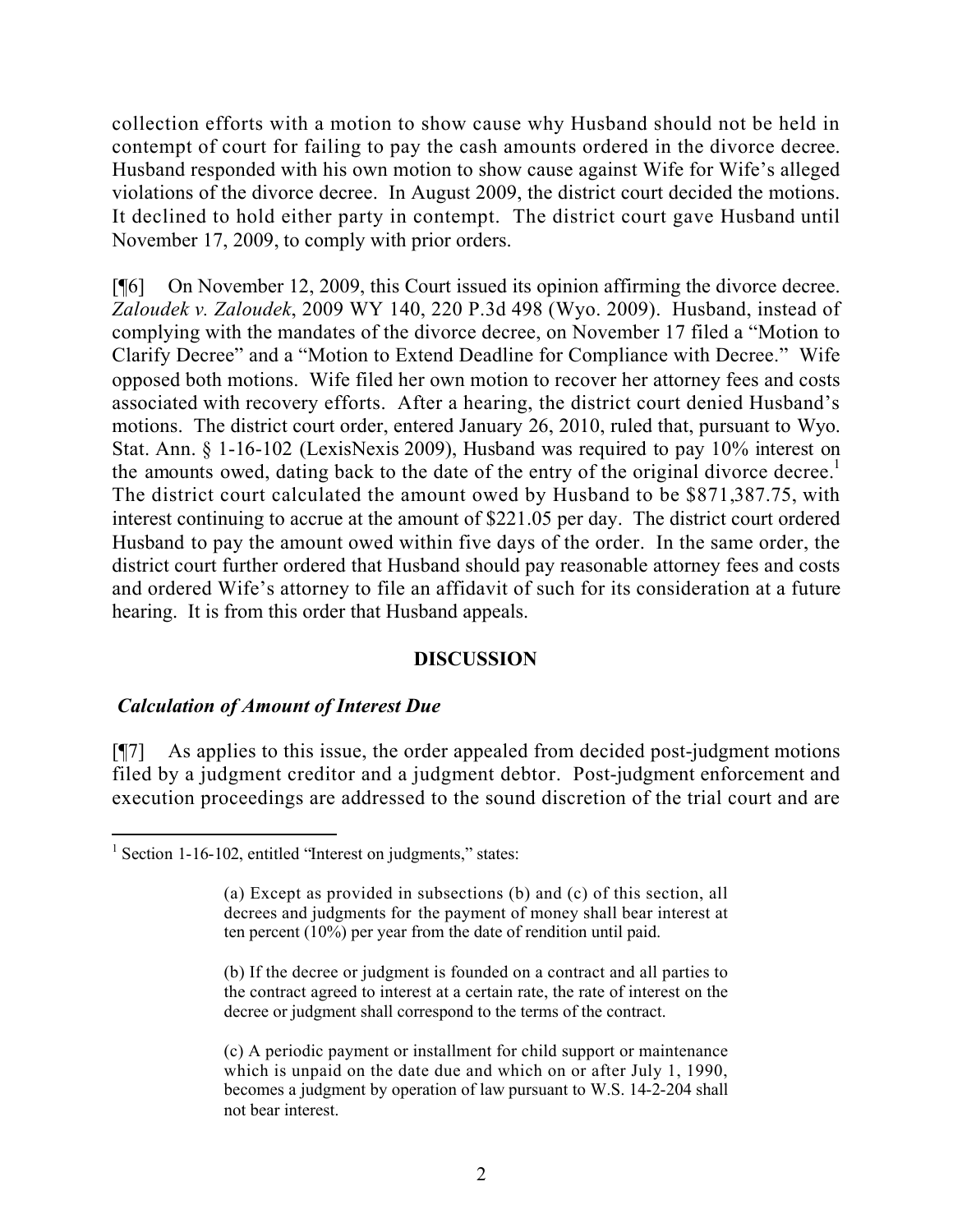reviewed on appeal only for an abuse of discretion. *Burnett v. Steeley*, 2008 WY 94, ¶ 16, 190 P.3d 132, 135-36 (Wyo. 2008); *Woods v. Wells Fargo Bank Wyoming*, 2004 WY 61, ¶ 19, 90 P.3d 724, 731 (Wyo. 2004).

[¶8] Husband complains that he should not be required to pay interest from the date of the judgment for a variety of reasons. His first claim is that no specific date for payment was included in the initial divorce decree. Thus, he could not have known the payment was due on the day of the decree. This argument ignores the application of  $\S$  1-16-102, dealing with interest on judgments:

> (a) Except as provided in subsections (b) and (c) of this section, all decrees and judgments for the payment of money shall bear interest at ten percent (10%) per year from the date of rendition until paid.

> (b) If the decree or judgment is founded on a contract and all parties to the contract agreed to interest at a certain rate, the rate of interest on the decree or judgment shall correspond to the terms of the contract.

> (c) A periodic payment or installment for child support or maintenance which is unpaid on the date due and which on or after July 1, 1990, becomes a judgment by operation of law pursuant to W.S. 14-2-204 shall not bear interest.

Obviously neither exception (b) or (c) apply. Thus, the statute clearly requires payment from the date of rendition. There is no ambiguity. A district court must expressly set a different date for payment of a judgment in order to override the application of this statute. As applies to the instant case, the district court did not set a different time frame for payment. Thus, § 1-16-102 applied automatically to require payment as of the date of rendition of the decree.<sup>2</sup>

[¶9] Husband next declares that the district court eventually set November 17, 2009, as the date for him to comply with the divorce decree. Thus, he argues, at the very least interest charges should not begin until then. Husband takes the November 17 date out of context. The date comes from the district court's order generated in response to the parties' respective motions for orders to show cause. The date of November 17 was set as the date for Husband's performance in order to avoid being held in contempt of court. In no way did the date modify the requirements of the initial divorce decree.

 $\overline{a}$ <sup>2</sup> Husband fails to provide any discussion of  $\S 1$ -16-102 on appeal.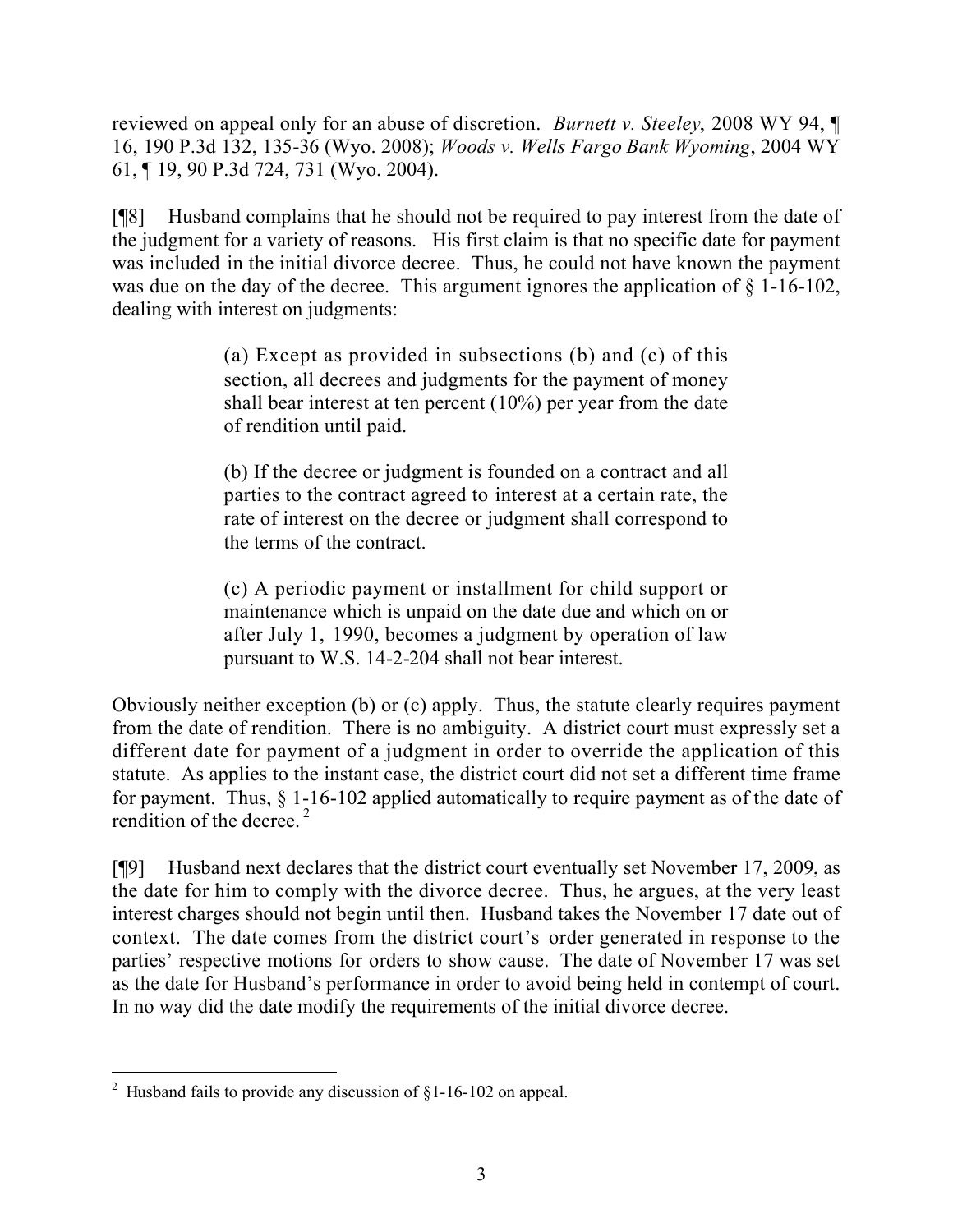[¶10] Husband moves on to argue he had no funds accessible to him to make the required payment to Wife because of Wife's garnishment of his accounts. This argument is especially specious because Husband, at all times, had the ability to execute appropriate paperwork to release the funds to Wife, thus releasing the garnishments. Indeed, in response to the order appealed from in the instant action, Husband executed a Letter of Authorization to Smith Barney for the release of funds to Wife.

[¶11] On a related note, Husband argues that, once his accounts were subject to garnishment, it was equivalent to tendering payment on the judgment, thus ending his statutory obligation to pay interest. Husband is correct in so far as he argues payment of funds into the court ends his responsibility to pay statutory interest on the judgment. Rule 67 of the Wyoming Rules of Civil Procedure allows for the deposit of funds to the appropriate court:

> In an action in which any part of the relief sought is a judgment for a sum of money or the disposition of a sum of money or the disposition of any other thing capable of delivery, a party, upon notice to every other party, and by leave of court, may deposit with the court all or any part of such sum or thing, whether or not that party claims all or any part of the sum or thing. Money paid into court under this rule shall be held by the clerk of the court subject to withdrawal in whole or in part at any time thereafter upon order of the court or written stipulation of the parties. The fund shall be deposited in an interest-bearing account or invested in an interest-bearing instrument approved by the court.

W.R.C.P. 67. This Court has held that "[t]he purpose of W.R.C.P. 67 is to relieve the depositor of the responsibility for the funds and, in some circumstances, to stop the accrual of interest by authorizing a payment into the court." *Parker v. Artery*, 889 P.2d 520, 527 (Wyo. 1995).

[¶12] Husband is incorrect, however, in his argument that garnishment of funds is the equivalent of tendering funds to the court. This Court has explained:

> Statutory interest under Wyo. Stat. § 1-16-102(a) accrues from the time of the entry of the judgment "until paid."

> > \* \* \* \*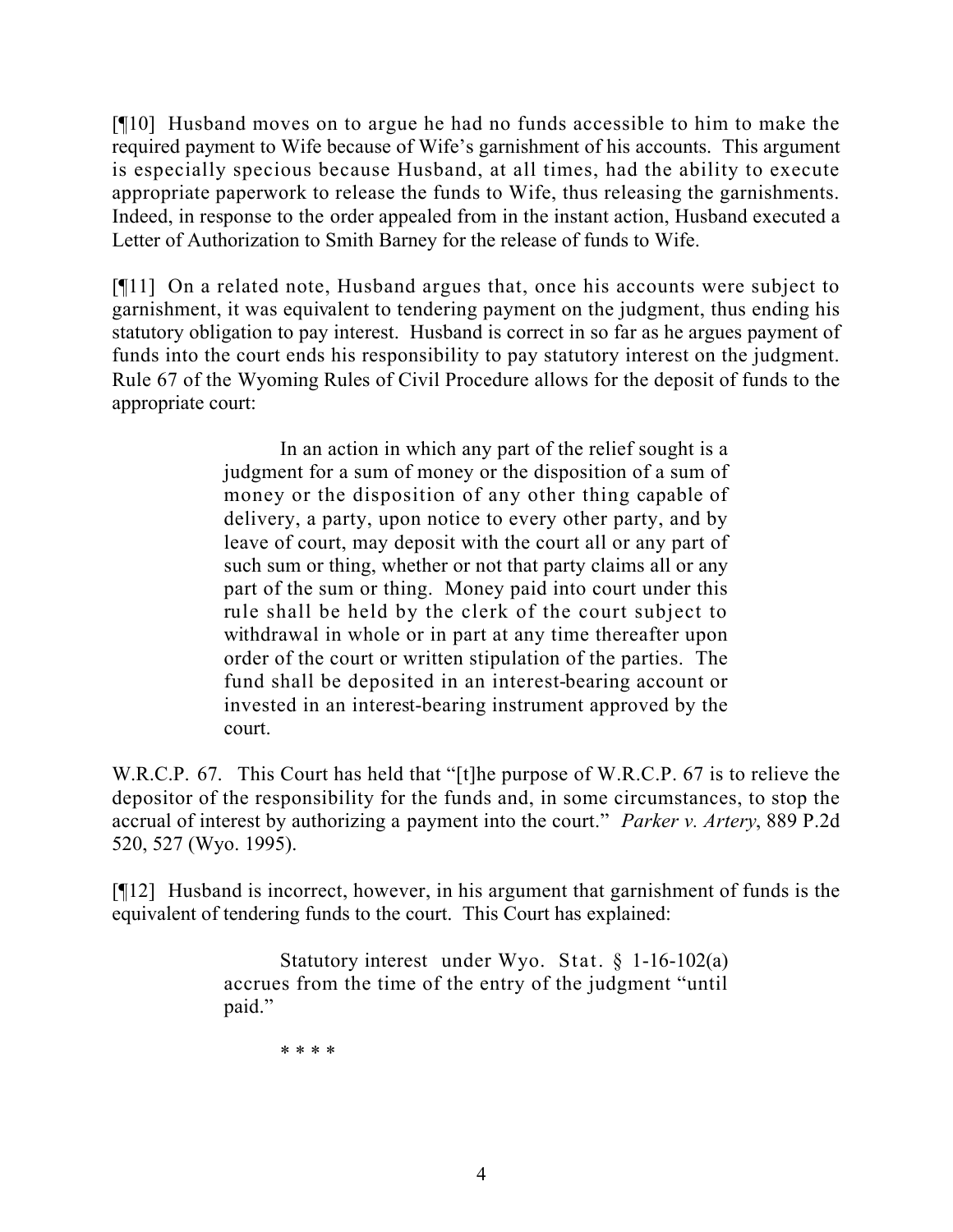The phrase "until paid" as used in Wyo. Stat.  $\S$  1-16-102(a) is not defined. Therefore, this court inquires into the ordinary and obvious meaning of the statutory language to determine the legislative intent. *Parker Land and Cattle Co. v. Wyoming Game and Fish Com'n,* 845 P.2d 1040, 1042 (Wyo. 1993).

"Until" is a word of limitation which is used to fix a point in time or establish a point at which a precedent status ceases to exist upon the happening of a condition. *Jones v. Jones*, 402 P.2d 272, 274 (Okla. 1965); Black's Law Dictionary 1540 (6th ed. 1990). "Paid" is the past participle of "pay." The plain meaning of "pay" includes the discharge of a debt by a tender of payment due. Black's Law Dictionary 1128 (6th ed. 1990). "Tender" is an unconditional offer to perform coupled with the ability to carry out the offer and the production of the subject matter of the tender. Black's Law Dictionary 1467 (6th ed. 1990). *See Radalj v. Union Savings & Loan Ass'n*, 59 Wyo. 140, 184, 138 P.2d 984, 999 (1943).

*Parker*, 889 P.2d at 527-28. The garnishment of funds is not equivalent to a party depositing money with a court. Garnishment is a statutory process by which funds of a judgment debtor are essentially frozen until the judgment has been satisfied, by whatever means. *See* Wyo. Stat. Ann. § 1-15-406 (LexisNexis 2009). The funds are not required to be paid to the court. Garnished funds thus do not constitute an "unconditional offer to perform coupled with the ability to carry out the offer and the production of the subject matter of the tender" by a party.

[¶13] Finally on this issue, Husband argues the district court abused its discretion in ordering Husband to satisfy the judgment within five days of the order. This Court has said:

> Courts have inherent power to enforce their own judgments and should see to it that such judgments are enforced when they are called upon to do so. To deprive a court of power to execute its judgments is to impair its jurisdiction, and the general rule is that every court having jurisdiction to render a particular judgment has inherent power and authority to enforce it and to exercise equitable control over such enforcement. Thus, a court of equity has inherent power to enforce its decrees. A court of equity retains and possesses the power to control the manner of the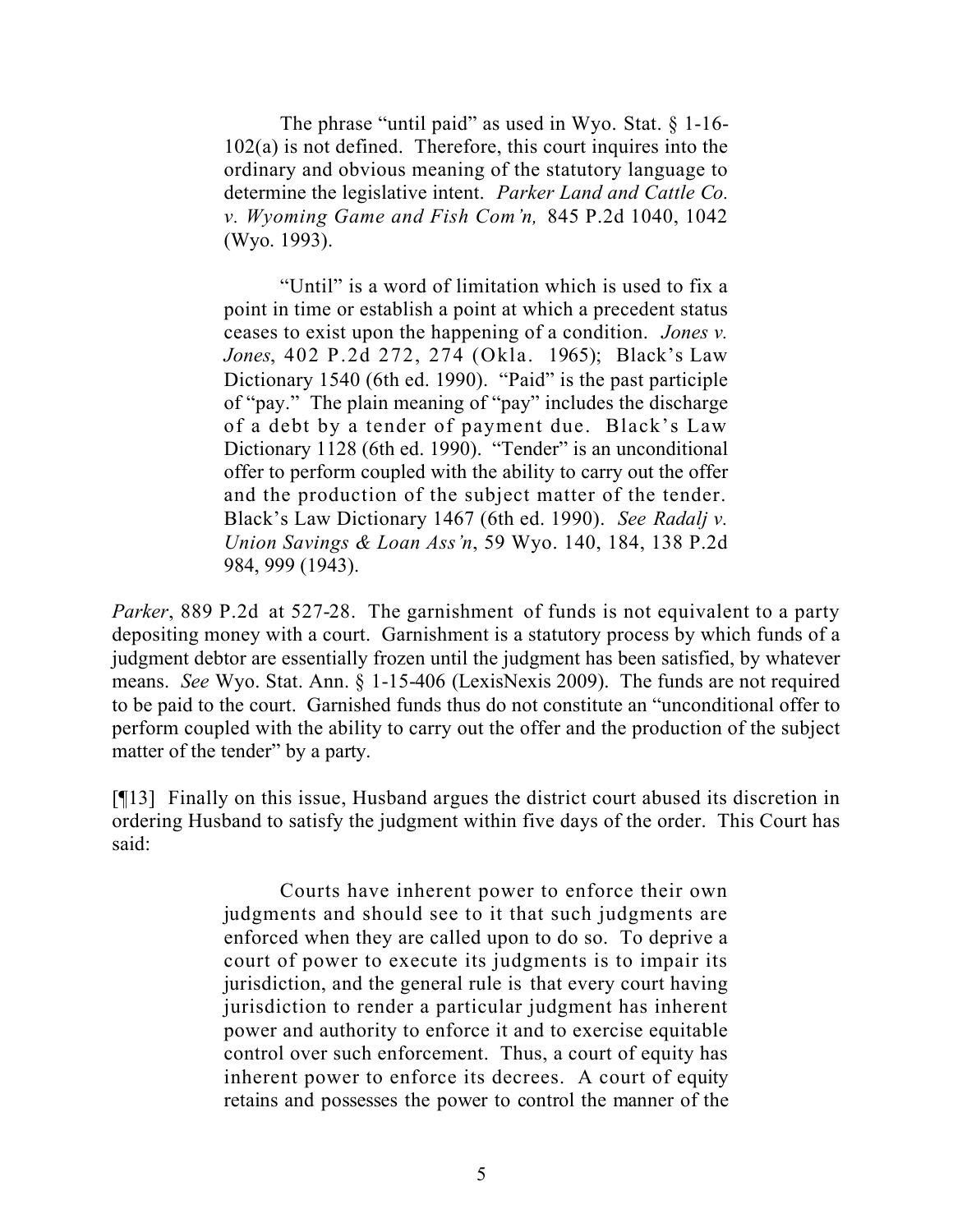execution of its decree, and has the inherent right to modify, by a subsequent order, the manner in which it shall be enforced.

*Hurd v. Nelson*, 714 P.2d 767, 771 (Wyo. 1986). Given Husband's interminable recalcitrance in paying the judgment, and the fact that attachable funds in the Smith Barney account were sufficient to discharge the judgment, we find the district court did not abuse its equitable authority to establish and enforce the manner of execution in its  $decrete.<sup>3</sup>$ 

# *Attorney Fees*

[¶14] Husband objects to the part of the order under appeal that grants Wife attorney fees. This aspect of the order is not final and thus not appealable. An appealable order is one, in pertinent part, that affects "a substantial right in an action, when such order, in effect, determines the action and prevents a judgment." W.R.A.P. 1.05(a). The district court in the instant case did not set an amount for the attorney fee to be awarded. The proceeding was only at the stage where the district court required Wife's attorney to submit an affidavit of fees. The action for attorney fees therefore is still pending in the lower court for final disposition.

# *Reply Brief*

[¶15] Husband brings a new issue to our attention in his reply brief. He complains that Wife violated W.R.A.P. 3.05(c). The rule, in pertinent part, states:

> If appellee desires to designate parts of the record for transmission not designated by appellant, appellee shall, contemporaneously with the filing of appellee's brief in the appellate court and service of that brief upon appellant, file with the clerk of the trial court and serve upon appellant a designation of those parts of the record desired by appellee.

In the instant case, Wife did designate further parts of the record. Husband declares Wife did not file her designation of the record until a few days after she filed her brief.

[¶16] Certainly this Court never condones any violations of the Wyoming Rules of Appellate Procedure, but sanctions are not automatic. A violation "is ground only for such action as the appellate court deems appropriate, including but not limited to: refusal to consider the offending party's contentions; assessment of costs; dismissal; and

 $\overline{a}$  $3$  Husband presents other complaints within the discussion of this issue. We have reviewed these complaints and find no merit in them.